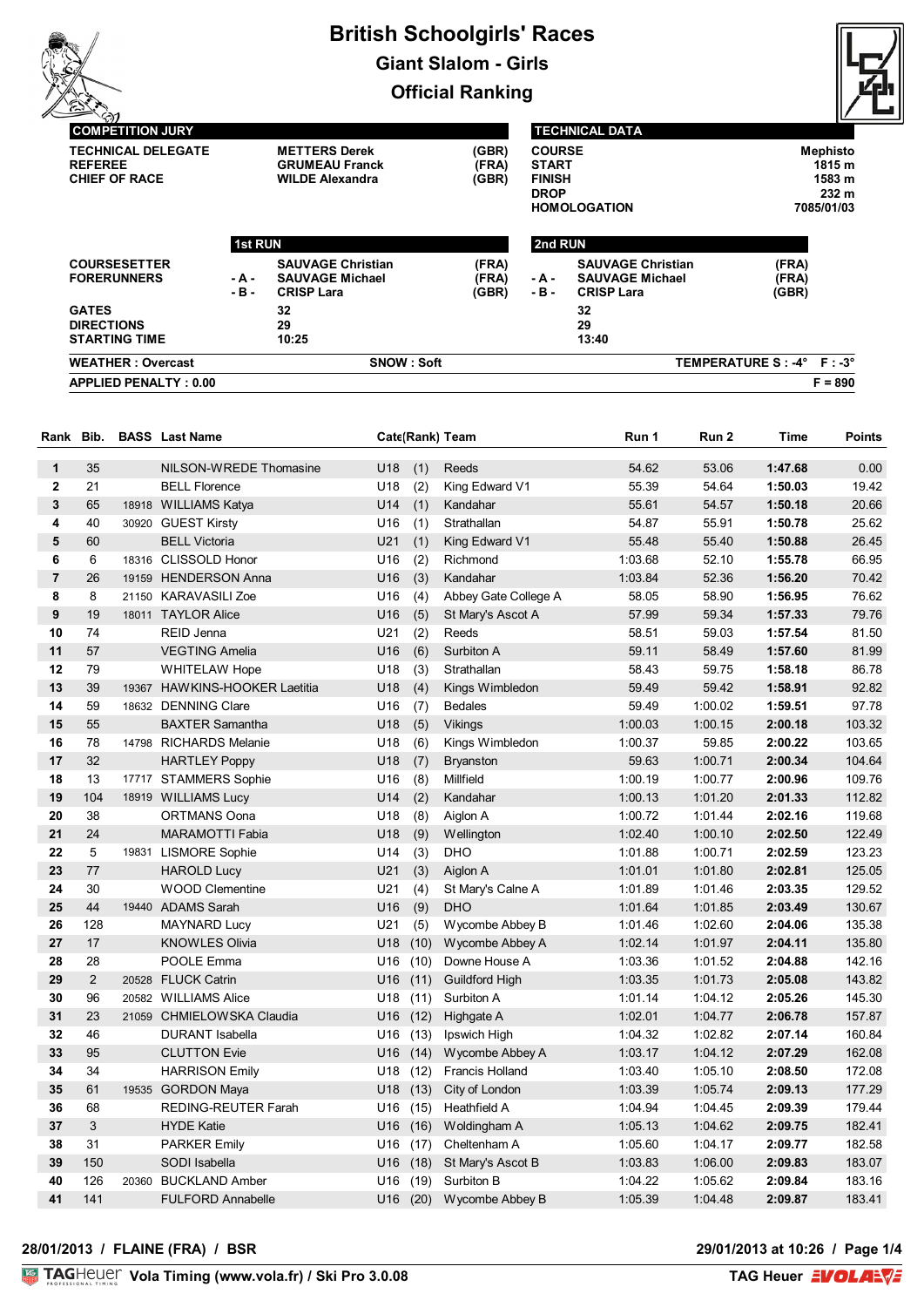| Rank Bib. |                | <b>BASS</b> Last Name                           | Cate(Rank) Team        |             |                                      | Run 1              | Run 2              | Time               | <b>Points</b>    |
|-----------|----------------|-------------------------------------------------|------------------------|-------------|--------------------------------------|--------------------|--------------------|--------------------|------------------|
| 42        | 49             | <b>KLEE Natalie</b>                             | U14                    | (4)         | Glenalmond                           | 1:05.02            | 1:04.88            | 2:09.90            | 183.65           |
| 43        | 12             | <b>VULLIAMY-TAYLOR Coco</b>                     | U14                    | (5)         | St Swithuns A                        | 1:05.31            | 1:05.32            | 2:10.63            | 189.69           |
| 44        | 48             | <b>RADFORD Lizzi</b>                            | U18                    | (14)        | Lady Eleanor Holles A                | 1:06.82            | 1:04.14            | 2:10.96            | 192.41           |
| 45        | 70             | <b>HARRISON Felicity</b>                        | U16                    | (21)        | Cheltenham A                         | 1:04.16            | 1:06.87            | 2:11.03            | 192.99           |
| 46        | 116            | <b>TEAL Chloe</b>                               | U18                    |             | $(15)$ Aiglon A                      | 1:05.89            | 1:05.19            | 2:11.08            | 193.41           |
| 47        | 56             | <b>WICKES Aimee</b>                             | U18                    | (16)        | Wycombe Abbey A                      | 1:05.98            | 1:05.25            | 2:11.23            | 194.65           |
| 48        | 139            | 17488 KAHVE Lucy                                | U16                    | (22)        | Surbiton B                           | 1:05.65            | 1:06.00            | 2:11.65            | 198.12           |
| 49        | 51             | <b>BAYLIS Alexandra</b>                         | U18                    | (17)        | St Swithuns A                        | 1:06.25            | 1:05.74            | 2:11.99            | 200.93           |
| 50        | 50             | <b>JONES Olivia</b>                             | U16                    | (23)        | Godolphin & Latymer                  | 1:06.33            | 1:06.19            | 2:12.52            | 205.31           |
| 51        | 62             | CHMIELOWSKA Julia                               | U18                    |             | (18) Highgate A                      | 1:06.13            | 1:06.49            | 2:12.62            | 206.13           |
| 52        | 45             | <b>BURROWS Chloe</b>                            | U16                    | (24)        | Richmond                             | 1:07.41            | 1:05.63            | 2:13.04            | 209.61           |
| 53        | 47             | <b>PARKER Ellie</b>                             | U16                    | (25)        | Abbey Gate College A                 | 1:06.07            | 1:07.04            | 2:13.11            | 210.18           |
| 54        | 15             | <b>PRICE Lucy</b>                               | U14                    | (6)         | Snowsports                           | 1:07.41            | 1:06.39            | 2:13.80            | 215.89           |
| 55        | 4              | <b>BELL Tara</b>                                | U16                    | (26)        | Kings Taunton                        | 1:07.43            | 1:06.74            | 2:14.17            | 218.95           |
| 56        | 143            | LOHR Feyona                                     | U18                    | (19)        | Aiglon B                             | 1:07.06            | 1:07.21            | 2:14.27            | 219.77           |
| 57        | 87             | 21363 PATTON Harriett                           | U14                    | (7)         | Lady Eleanor Holles A                | 1:08.88            | 1:05.96            | 2:14.84            | 224.48           |
| 58        | 75             | 20307 MIDDLETON Amy                             | U18                    | (20)        | Solihull                             | 1:07.77            | 1:07.25            | 2:15.02            | 225.97           |
| 59<br>60  | 101<br>92      | DOODY Olivia<br><b>GRACE Serena</b>             | U16<br>U14             | (27)        | Highgate A                           | 1:08.04<br>1:07.43 | 1:07.71<br>1:09.07 | 2:15.75<br>2:16.50 | 232.01<br>238.20 |
| 61        | 84             | <b>JACKSON Katy</b>                             | U16                    | (8)<br>(28) | Queens Chester<br>Richmond           | 1:05.14            | 1:11.65            | 2:16.79            | 240.60           |
| 62        | 153            | <b>JACKSON Molly</b>                            | U14                    | (9)         | Lady Eleanor Holles B                | 1:07.95            | 1:09.15            | 2:17.10            | 243.16           |
| 63        | 113            | <b>CRAGG Georgia</b>                            | U18                    | (21)        | Reeds                                | 1:08.56            | 1:08.75            | 2:17.31            | 244.90           |
| 64        | 63             | 21368 VESLEY Cordelia                           | U14                    | (10)        | Wellington                           | 1:08.62            | 1:08.89            | 2:17.51            | 246.55           |
| 65        | 36             | 20696 NEWBOULT Helena                           | U16                    | (29)        | Solihull                             | 1:10.17            | 1:07.39            | 2:17.56            | 246.97           |
| 66        | 52             | SIDOROVA Alexandra                              | U16                    | (30)        | Millfield                            | 1:07.29            | 1:10.64            | 2:17.93            | 250.02           |
| 67        | 89             | <b>BOND Madeleine</b>                           | U16                    | (31)        | Godolphin & Latymer                  | 1:06.97            | 1:11.36            | 2:18.33            | 253.33           |
| 68        | 107            | <b>FABER-JOHNSON Lara</b>                       | U16                    | (32)        | Heathfield A                         | 1:09.62            | 1:09.83            | 2:19.45            | 262.59           |
| 69        | 151            | DOODY Grace                                     | U14                    | (11)        | Highgate B                           | 1:11.79            | 1:07.67            | 2:19.46            | 262.67           |
| 70        | 80             | <b>MELDRAM Lauren</b>                           | U14                    | (12)        | <b>Guildford High</b>                | 1:09.94            | 1:09.67            | 2:19.61            | 263.91           |
| 71        | 58             | <b>ASLANGUL Aurelia</b>                         | U14                    | (13)        | St Mary's Ascot A                    | 1:09.95            | 1:09.68            | 2:19.63            | 264.07           |
| 72        | 67             | <b>HUTH Katarina</b>                            | (33)<br>U16            |             | Downe House A                        | 1:11.07            | 1:08.62            | 2:19.69            | 264.57           |
| 73        | 115            | <b>BARROW Alexa</b>                             | U16                    | (34)        | <b>Tudor Hall</b>                    | 1:10.61            | 1:09.52            | 2:20.13            | 268.21           |
| 74        | 81             | <b>KEIJER-PALAU Lucia</b>                       | U18                    | (22)        | Woldingham A                         | 1:09.80            | 1:11.47<br>1:10.39 | 2:21.27            | 277.63           |
| 75<br>76  | 102<br>144     | <b>CARR Georgia</b><br><b>ARCHAMBEAU Alix</b>   | U16                    | (35)        | Wellington<br>U14 (14) Downe House B | 1:10.89<br>1:10.74 | 1:10.88            | 2:21.28<br>2:21.62 | 277.71<br>280.52 |
| 77        | 142            | <b>CAVE Daisy</b>                               |                        |             | U16 (36) Heathfield B                | 1:09.41            | 1:12.37            | 2:21.78            | 281.84           |
| 78        | 154            | VELLACOTT Rosanna                               |                        |             | U18 (23) Wycombe Abbey B             | 1:11.07            | 1:10.92            | 2:21.99            | 283.58           |
| 79        | 41             | SEBO Samantha                                   |                        |             | U14 (15) Guildford High              | 1:10.82            | 1:11.52            | 2:22.34            | 286.47           |
| 80        | 152            | 18056 YOUNG Ella                                | $U16$ (37)             |             | Surbiton B                           | 1:09.46            | 1:13.08            | 2:22.54            | 288.13           |
| 81        | 94             | 21430 TAYLOR-SELT Molly                         | U18                    | (24)        | Vikings                              | 1:09.33            | 1:13.28            | 2:22.61            | 288.70           |
| 82        | 85             | <b>DURANT Antonia</b>                           | $U14$ (16)             |             | Ipswich High                         | 1:10.33            | 1:12.37            | 2:22.70            | 289.45           |
| 83        | 133            | <b>HARRISON Emma</b>                            | U16                    | (38)        | St Swithuns B                        | 1:11.87            | 1:11.33            | 2:23.20            | 293.58           |
| 84        | 106            | ROBERTSON Araminta                              | $U16$ (39)             |             | Downe House A                        | 1:09.82            | 1:13.48            | 2:23.30            | 294.41           |
| 85        | 129            | <b>LUMLEY Thea</b>                              | U16                    | (40)        | <b>Heathfield B</b>                  | 1:10.81            | 1:12.56            | 2:23.37            | 294.99           |
| 86        | 88             | REBOLL MORON Marta                              | $U16$ (41)             |             | Glenalmond                           | 1:15.59            | 1:08.20            | 2:23.79            | 298.46           |
| 87        | 99             | <b>KORSGEN Miriam</b>                           | U16                    | (42)        | King Edward V1                       | 1:11.13            | 1:13.04            | 2:24.17            | 301.60           |
| 88        | 100            | <b>GORDON Ania</b>                              | $U18$ (25)             |             | City of London                       | 1:10.78            | 1:13.44            | 2:24.22            | 302.01           |
| 89        | 140            | <b>HARNAY Eleanor</b>                           | U16                    | (43)        | Lady Eleanor Holles B                | 1:13.23            | 1:11.39            | 2:24.62            | 305.32           |
| 90        | 93             | <b>GRACE Georgina</b>                           | $U14$ (17)             |             | Snowsports                           | 1:13.83            | 1:10.82            | 2:24.65            | 305.57           |
| 91<br>92  | 53<br>118      | <b>THOMPSON Alice</b>                           | $U16$ (44)             |             | Queens Chester<br>Downe House B      | 1:14.72<br>1:12.06 | 1:10.73<br>1:13.66 | 2:25.45<br>2:25.72 | 312.18           |
| 93        | 25             | <b>YUNG Catherine</b><br><b>EDWARDS Georgia</b> | $U16$ (45)<br>U16 (46) |             | St Leonards Mayfield                 | 1:11.96            | 1:14.05            | 2:26.01            | 314.41<br>316.81 |
| 94        | 103            | <b>MORLEY Trix</b>                              | U14 (18)               |             | St Leonards Mayfield                 | 1:11.75            | 1:15.55            | 2:27.30            | 327.47           |
| 95        | $\overline{7}$ | ROYAL Natasha                                   | U14 (19)               |             | Ipswich High                         | 1:14.08            | 1:14.05            | 2:28.13            | 334.33           |
| 96        | 123            | <b>BROMAGE Iona</b>                             | U16 (47)               |             | St Mary's Calne B                    | 1:14.75            | 1:14.15            | 2:28.90            | 340.69           |
| 97        | 146            | <b>HARRISON Natalie</b>                         | $U14$ (20)             |             | St Swithuns B                        | 1:13.73            | 1:15.76            | 2:29.49            | 345.57           |
| 98        | 136            | <b>MARRIOTT Lily</b>                            | U18 (26)               |             | St Mary's Calne B                    | 1:16.31            | 1:13.30            | 2:29.61            | 346.56           |
| 99        | 119            | <b>DUDLEY Annabel</b>                           | $U16$ (48)             |             | Cheltenham B                         | 1:15.75            | 1:14.03            | 2:29.78            | 347.97           |

## **28/01/2013 / FLAINE (FRA) / BSR 29/01/2013 at 10:26 / Page 2/4**

29/01/2013 at 10:26 / Page 2/4<br>TAG Heuer **EVOLAN**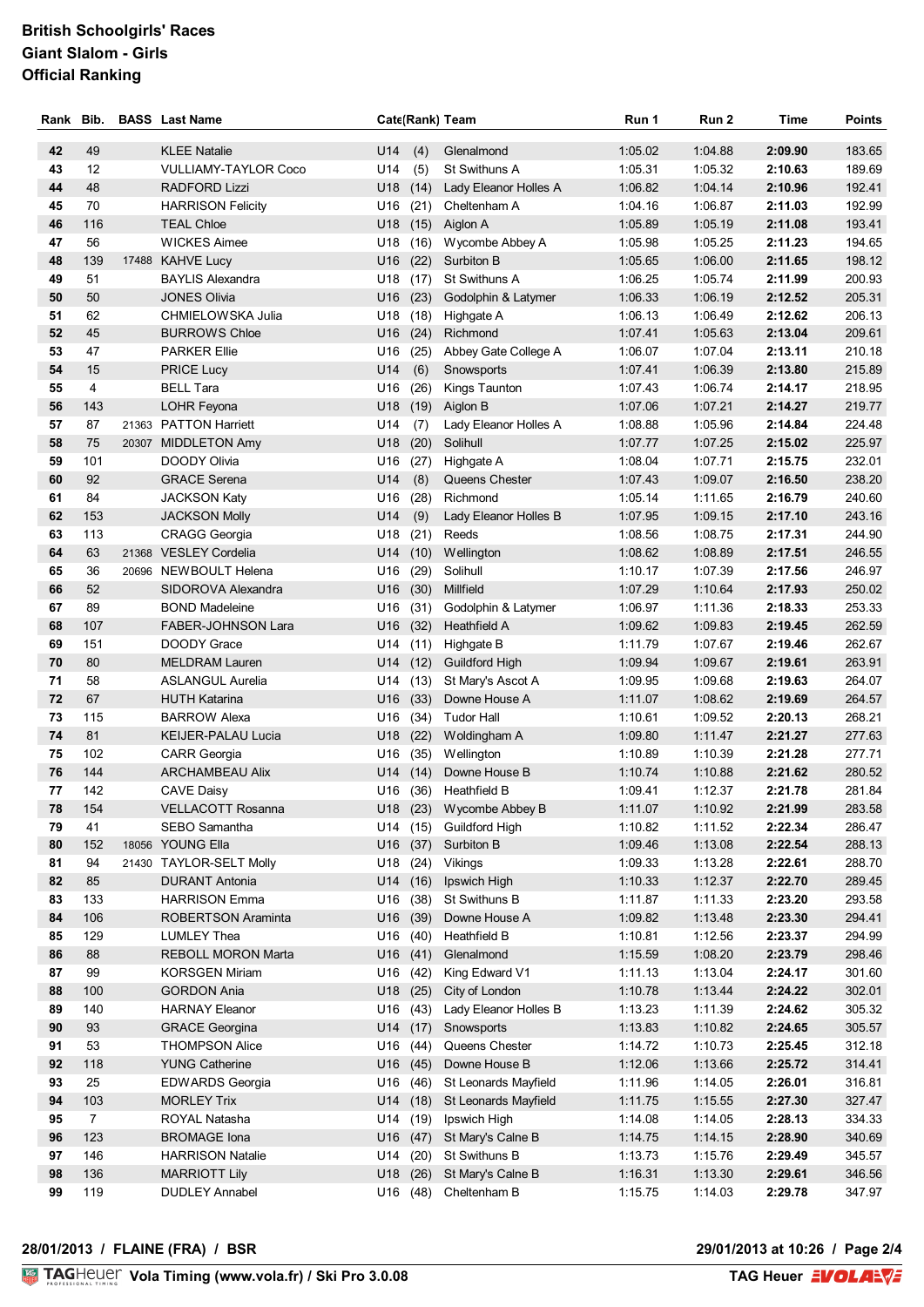| Rank Bib. |     |       | <b>BASS</b> Last Name      | Cate(Rank) Team |                        | Run 1   | Run 2   | Time    | <b>Points</b> |
|-----------|-----|-------|----------------------------|-----------------|------------------------|---------|---------|---------|---------------|
|           |     |       |                            |                 |                        |         |         |         |               |
| 100       | 82  |       | <b>McLEAN Ellie</b>        | (27)<br>U18     | Kings Taunton          | 1:17.35 | 1:12.62 | 2:29.97 | 349.54        |
| 101       | 98  |       | GOODFELLOW Jemima          | U14<br>(21)     | <b>Bedales</b>         | 1:14.97 | 1:15.04 | 2:30.01 | 349.87        |
| 102       | 135 |       | <b>REID Olivia</b>         | U16<br>(49)     | Abbey Gate College B   | 1:14.69 | 1:16.65 | 2:31.34 | 360.86        |
| 103       | 155 |       | <b>SHEPHERD Emily</b>      | U16<br>(50)     | Heathfield B           | 1:16.18 | 1:15.94 | 2:32.12 | 367.31        |
| 104       | 112 |       | <b>ACQUISTAPACE Sophia</b> | U18<br>(28)     | <b>Francis Holland</b> | 1:16.08 | 1:16.58 | 2:32.66 | 371.77        |
| 105       | 76  |       | LOMAS Emma                 | U18<br>(29)     | Tudor Hall             | 1:21.09 | 1:13.55 | 2:34.64 | 388.14        |
| 106       | 138 |       | <b>HUGHES Estella</b>      | U16<br>(51)     | Highgate B             | 1:16.10 | 1:18.90 | 2:35.00 | 391.11        |
| 107       | 110 |       | <b>BOOTHRIGHT Annabel</b>  | U16<br>(52)     | Bryanston              | 1:20.87 | 1:16.95 | 2:37.82 | 414.42        |
| 108       | 66  |       | <b>MACDONALD Holly</b>     | (30)<br>U18     | Sherborne              | 1:18.18 | 1:21.08 | 2:39.26 | 426.32        |
| 109       | 72  |       | <b>HORGAN Annabelle</b>    | U14<br>(22)     | Lambrook               | 1:22.29 | 1:18.39 | 2:40.68 | 438.06        |
| 110       | 114 | 20781 | NEWBOULT Laura             | U18<br>(31)     | Solihull               | 1:20.86 | 1:19.83 | 2:40.69 | 438.14        |
| 111       | 111 |       | LIEBENBERG Emma            | (23)<br>U14     | Lambrook               | 1:21.61 | 1:20.16 | 2:41.77 | 447.07        |
| $112$     | 54  |       | <b>PARKER Gariella</b>     | (24)<br>U14     | Snowsports             | 1:19.57 | 1:23.65 | 2:43.22 | 459.05        |
| 113       | 145 |       | <b>KLEIN Victoria</b>      | U16<br>(53)     | Cheltenham B           | 1:20.97 | 1:22.91 | 2:43.88 | 464.51        |

### **Did Not Start - Run 1 (2)**

| <u>ְ</u> َ ۾ | SIMONS Amanda         | U16 | Millfield |
|--------------|-----------------------|-----|-----------|
| 130          | EFENDIEVA-YAMMIN Elsa | U16 | Aiglon B  |

#### **Did Not Finish - Run 1 (21)**

| 1   | 30779 GUEST Katherine       | U <sub>18</sub> | Strathallan           |         |
|-----|-----------------------------|-----------------|-----------------------|---------|
| 9   | <b>HOPKINS POWELL Sacha</b> | U16             | Lady Eleanor Holles A | 1:03.68 |
| 10  | <b>ANDERSON Phoebe</b>      | U18             | Glenalmond            |         |
| 11  | 21181 GAY Elizabeth         | U14             | Godolphin & Latymer   | 1:03.22 |
| 18  | 18382 MEAD Darcie           | U <sub>18</sub> | Surbiton A            |         |
| 20  | <b>CLEVELY Montana</b>      | U16             | <b>Bedales</b>        | 1:06.12 |
| 22  | <b>HOOPER Caitlin</b>       | U21             | City of London        |         |
| 29  | <b>REID Emily</b>           | U16             | Heathfield A          | 1:06.85 |
| 43  | <b>BROSIG Linda</b>         | U18             | Kings Taunton         |         |
| 64  | <b>BERAUD Charlotte</b>     | U16             | St Leonards Mayfield  | 2:04.51 |
| 69  | <b>WRIGHT Annabel</b>       | U18             | St Mary's Calne A     |         |
| 86  | <b>BELL Christie</b>        | U18             | Abbey Gate College A  |         |
| 97  | <b>JABRE Gabrielle</b>      | U16             | St Mary's Ascot A     | 1:14.40 |
| 117 | <b>GUDELIS Hana</b>         | U18             | Kings Wimbledon       |         |
| 121 | McKEY Lydia                 | U14             | Woldingham B          |         |
| 131 | <b>KARY Lara</b>            | U14             | Downe House B         | 1:13.60 |
| 134 | <b>STEWART Charlotte</b>    | U14             | Woldingham B          | 1:13.38 |
| 137 | <b>AYTON Chloe</b>          | U16             | St Mary's Ascot B     |         |
| 147 | <b>CONWAY Anna</b>          | U16             | Woldingham B          | 1:19.47 |
| 148 | MILLARD-SMITH Kim           | U14             | Abbey Gate College B  |         |
| 156 | <b>REINHARDT Angelika</b>   | U16             | Aiglon B              | 1:15.66 |

#### **Did Not Start - Run 2 (3)**

| 72<br>ں ہ | <b>HARRISON Beatrice</b> | U16 | <b>Francis Holland</b> | 1:06.85 |
|-----------|--------------------------|-----|------------------------|---------|
|           |                          |     |                        |         |
| 91        | SIMONS Amanda            | U16 | Millfield              |         |
| 130       | EFENDIEVA-YAMMIN Elsa    | U16 | Aiglon B               |         |

### **Did Not Finish - Run 2 (20)**

| 16 | 19680 BAXTER Phillipa   | U <sub>16</sub> | Vikings          | 1:03.54 |
|----|-------------------------|-----------------|------------------|---------|
| 27 | NORRIS Isabel           | U <sub>18</sub> | Sherborne        | 1:03.80 |
| 33 | 21060 WOODBRIDGE Lily   | U14             | Lambrook         | 1:06.36 |
| 37 | <b>BEALBY Marina</b>    | U <sub>16</sub> | Tudor Hall       | 1:06.71 |
| 42 | <b>DAVIES Charlotte</b> | U <sub>16</sub> | Woldingham A     | 1:05.52 |
| 71 | <b>BEDDALL Kristina</b> | U <sub>16</sub> | <b>Bryanston</b> | 1:08.36 |
| 83 | 20800 DALE Safia        | U14             | <b>DHO</b>       | 1:09.83 |
| 90 | COLE Hannah             | U16             | St Swithuns A    | 1:10.71 |

### **28/01/2013 / FLAINE (FRA) / BSR 29/01/2013 at 10:26 / Page 3/4**